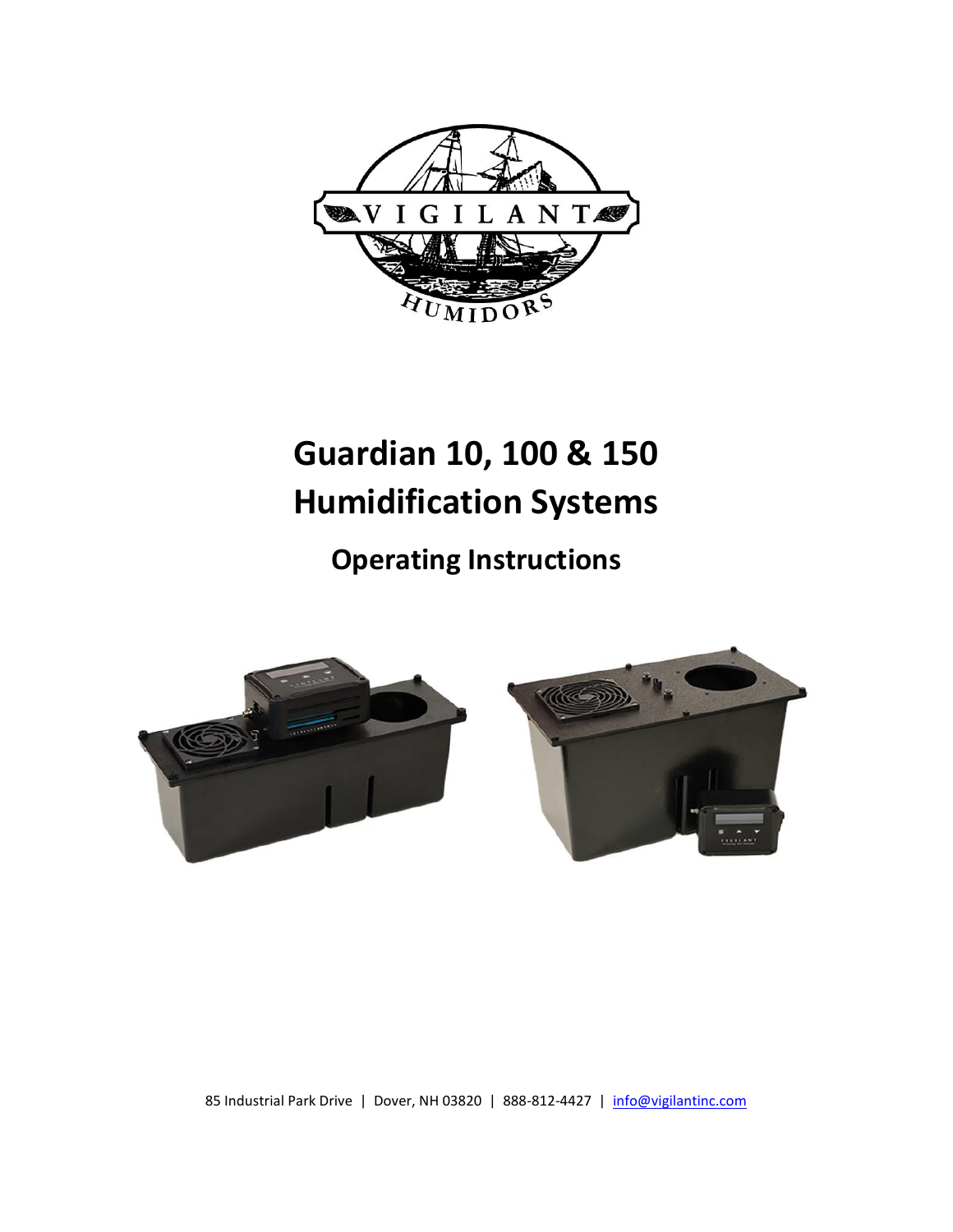

# **Guardian Humidification Systems**

# **Operating Instructions**

Congratulations! You have purchased the finest cigar humidification system ever created for the preservation of premium cigars. The Guardian Humidification System is designed to provide your premium cigars with the optimal storage environment. The Guardian microprocessor constantly monitors the humidity level of your cabinet interior and will maintain the relative humidity (RH) to within 2% of your desired setting.

Should you have any questions regarding the installation or operation of Vigilant's Guardian Humidification System, please call us at 888-812-4427 and we will be happy to assist you.

Please read this entire manual before operating your Guardian Humidification System. By following these instructions, you will guarantee the proper conditions for your prized cigar collection.

#### **Parts**

- Humidification system consists of water reservoir, controller, and sensor
- Zip ties (2)
- Wire anchors (5)
- 24-volt wall adapter
- Wicking filter (located inside system)



*Guardian 10 model Guardian 100/150 model*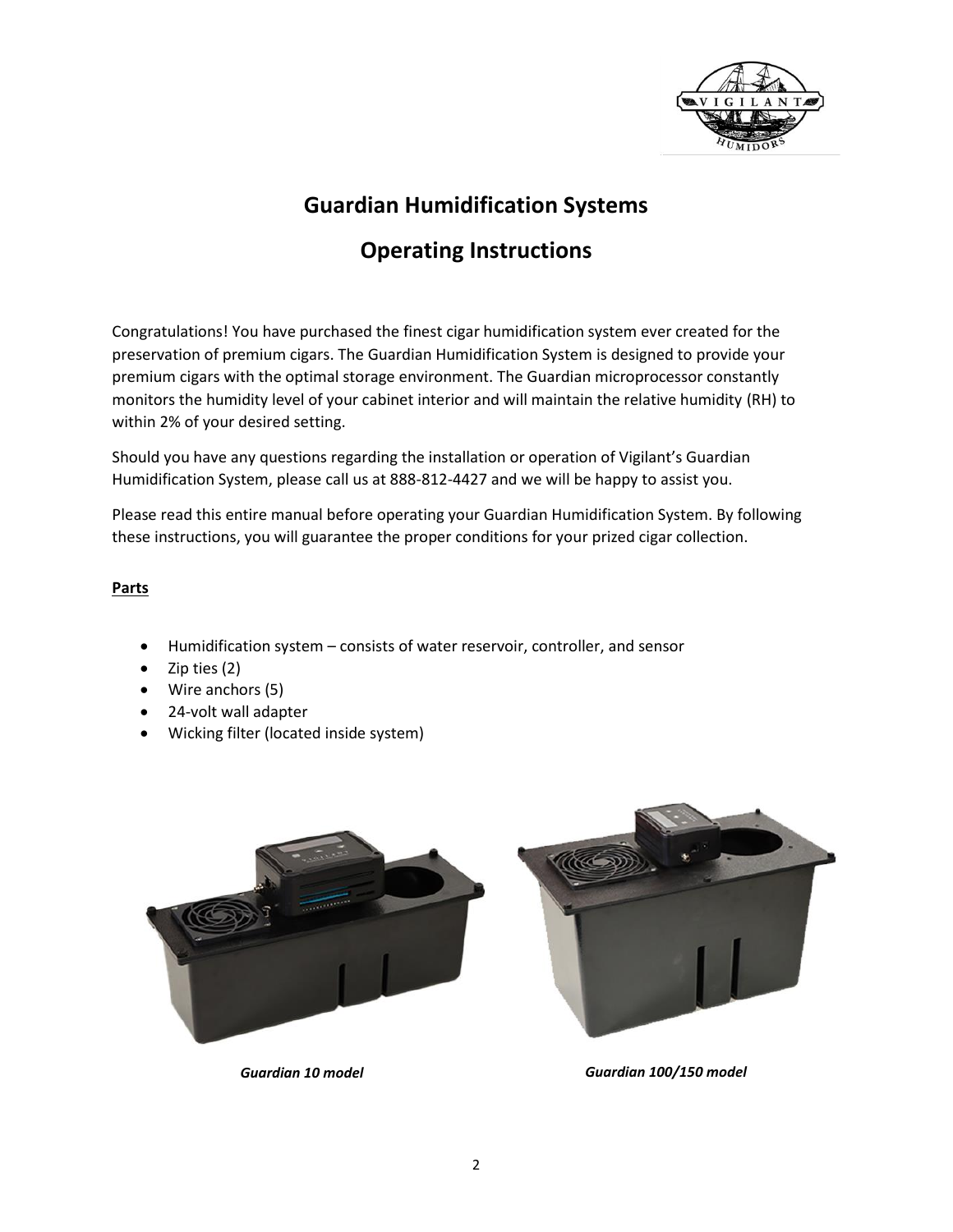

#### **Installation and Start-Up Operation**

#### **IMPORTANT:**

- DO NOT OVERFILL THE RESERVOIR AS OVERFILLING WILL CAUSE DAMAGE TO YOUR CABINET!
- DO NOT POUR WATER ON THE FAN THIS CAN CAUSE DAMAGE TO THE ELECTRONICS.
- DO NOT MOVE CABINET WITH WATER IN IT.
- 1. Remove all packing material from the reservoir area and make sure the parts list is complete. Leave the white mesh wicking filter in the reservoir.
- 2. Place the Guardian Humidification System in the bottom of your cabinet.
- 3. Insert the small end of the power cord through a hole in your cabinet and plug it directly into the power jack on the side of the controller of your system.
- 4. Placement of sensor: Determine a suitable location for the sensor, preferably two-thirds up from the back panel or side wall, and/or as close to the horizontal center of the back panel as possible.
- 5. Extra support for the sensor can be gained using the included wire anchors and zip ties.
- 6. Slowly fill the reservoir with distilled water to the max fill line. The reservoir is outfitted with an overflow vent that will prevent damage to your system. Make sure that the white mesh wicking filter is sitting vertically upright in your reservoir.
- 7. Plug your humidification system into a surge protector that is attached to a grounded outlet. The digital display will activate within 6 seconds and a 10-minute stabilization program will begin.
- 8. Next, the unit will automatically begin to operate at the **factory set point of 67% relative humidity**. Allow the unit to run at the factory set point for **at least 24 hours** before making adjustments.
	- The system will use large amounts of water during the first several days of operation. Once the humidor has been seasoned  $(3 - 4 \text{ days})$ , water use will greatly diminish.
	- It is recommended that you do not set the humidity level above 70%, as cigars stored at humidity levels higher than 72% can become soft and moldy.
	- If you choose to make an adjustment to the humidity level, limit the change to no more than 2% in a 10-day period.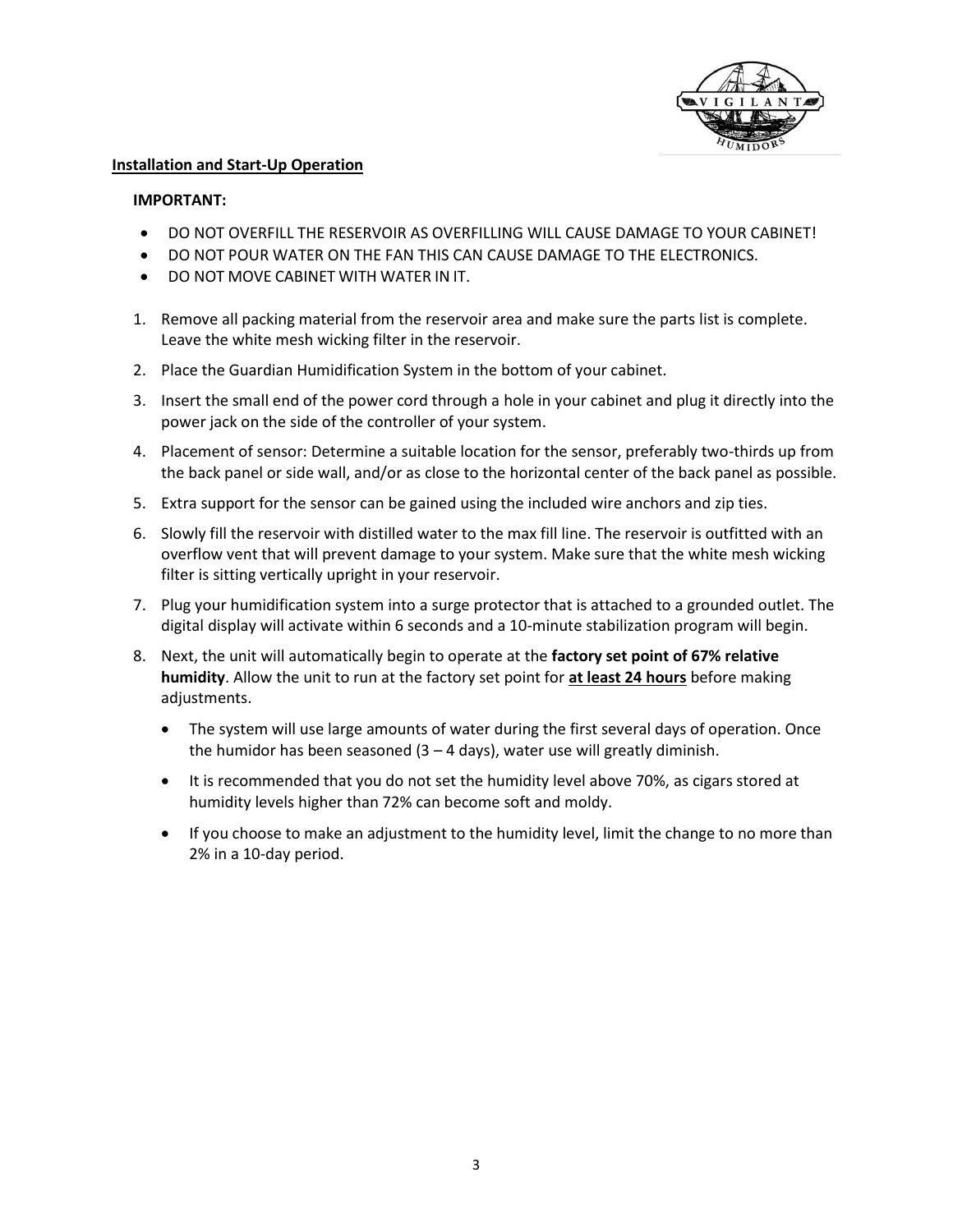

#### **Adjusting the Humidity**

Your Guardian Humidification System has been pre-set at 67% relative humidity and operates on a range (hysteresis) of approximately 2%. The system, therefore, will operate between 66% and 68%, as set. As the controller system is fully automatic, the only controller feature you need to be familiar with is the set point adjustment.

Your system should be run at the pre-set level – with cigars in the cabinet – for at least two weeks before adjusting the humidity. If you choose to make an adjustment, limit the change to no more than 2% in a 10-day period.

PLEASE NOTE: Loading the cabinet with moist cigars may temporarily bring the relative humidity above the set point range on the system.

The digital display will indicate the actual humidity level inside of your humidor. To view and/or adjust the set point, read this manual completely before proceeding then simply follow these steps:

- 
- 1. Tap the Menu  $\left(\equiv\right)$  key to index to the RH SET option.
- 2. To adjust humidity upward, tap the Raise key  $\Box$  until desired level of humidity is reached.
- 3. To adjust humidity downward, tap the Lower  $\left\langle \bigotimes \right\rangle$  key until desired level of humidity is reached.

#### **Maintenance of Reservoir and Wicking Filter**

When the display indicates low water, it is time to fill the water reservoir. Frequency of filling will vary depending on climatic conditions and cabinet size.

As the reservoir and wicking filter(s) are constantly exposed to moisture and dirt collected from the circulating air, they must be cleaned periodically. We recommend that you clean the reservoir and filter each time you add distilled water.

- 1. Unplug the system from its power outlet before you begin cleaning the reservoir and filter.
- 2. Remove the humidification system from your cabinet, being careful not to spill any water on your humidor. Remove the thumbscrews, lift the cover off and remove the filter.
- 3. Wipe the walls of the reservoir with a damp paper towel
- 4. Wicks should be changed every 90-120 days and can be ordered directly from Vigilant's online store a[t https://store.vigilantinc.com/.](https://store.vigilantinc.com/)
- 5. Insert clean filter into the reservoir and return it to your cabinet.
- 6. To fill the reservoir, add DISTILLED water through grommet opening. Never overfill the reservoir. Watch the water level carefully while filling. Slowly fill reservoir to the max fill line.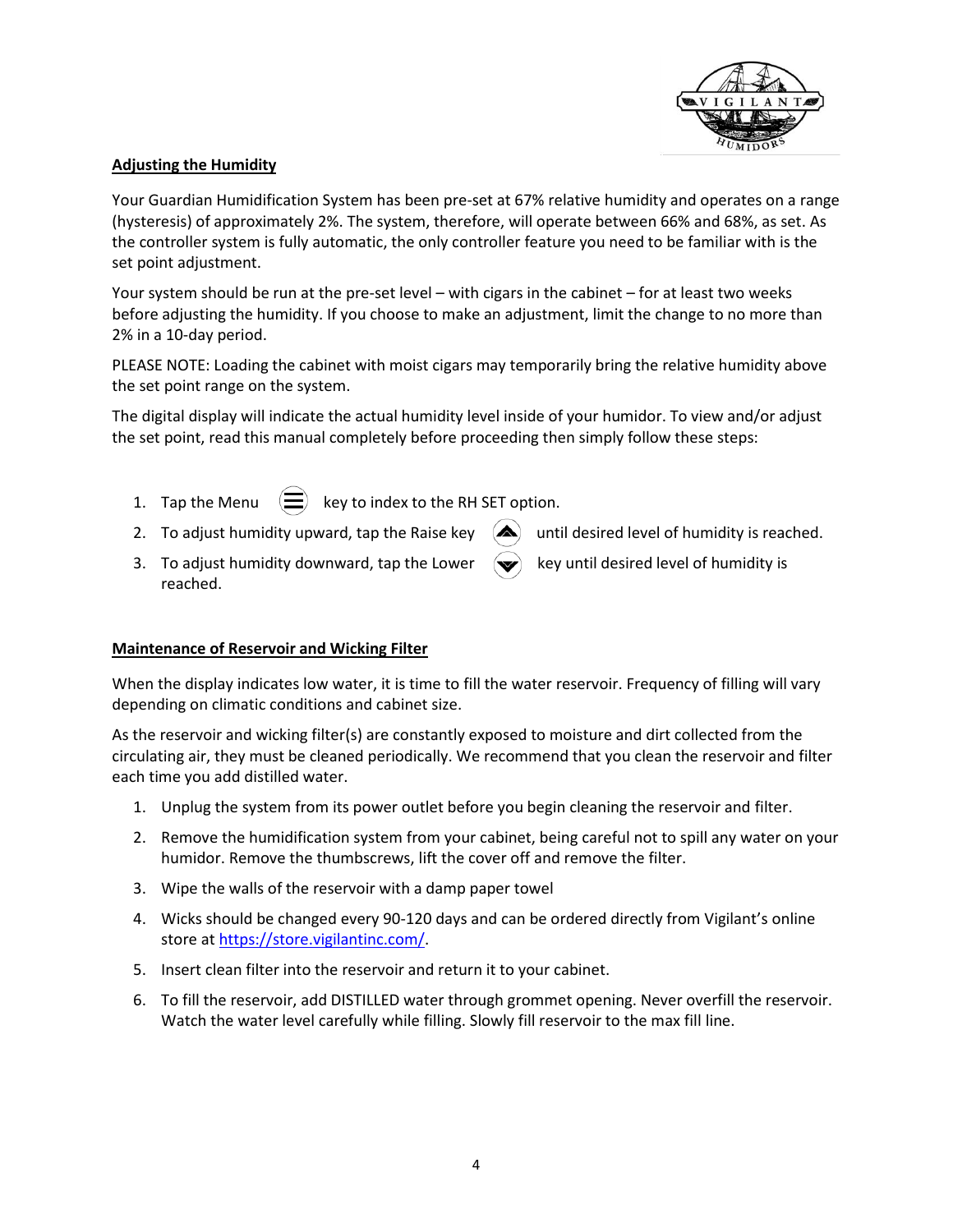

#### **Suggestions**

The installation and maintenance of your Guardian Humidification System will directly affect its performance. Here are some factors to consider:

- Do NOT block the system fan airflow. Shelves or boxes of cigars should be at least 4" above the fan.
- Do NOT block the sensor by stacking boxes or other impediments in front of it.
- Keep the water reservoir and wicking filter clean by servicing at least every 90-120 days.
- Avoid frequent opening of your cabinet door(s). If the humidor is used for commercial environments, nighttime recovery will be crucial for maintaining an optimal environment.

## **TROUBLESHOOTING**

#### *Cabinet appears not to maintain desired humidity level*

- Check the set point adjustment by tapping the far-left key on the control panel. If the set point is not at your desired relative humidity level, reset by following the "Adjusting the Humidity" instructions.
- Check the seal(s) of the door(s) and drawer(s) of your cabinet. The system may not be able to maintain adequate humidity levels in a cabinet that is not airtight.
- Check the water level in the reservoir. If it is empty, the red LED should be lit. If not, carefully fill your reservoir to approximately 1" below the overflow hole.
- Be certain that fan and airflow intake are clear of any obstructions that could impede air circulation.
- Verify that the wicking filter is vertically positioned inside the reservoir.

#### *Cigars are too moist or too dry*

- Your humidity set point is too high or too low.
- Remember that the system will run up to 2% above the set point. It is recommended that the system is started at the pre-set level of 67% RH to maintain an interior humidity level between 66-68%.

#### *Fan does not work*

- Check power source and connections.
- If the set point is below the humidity level of the cabinet's interior, the fan will not run.
- Press the far-left button on the control panel to check set point.

**If these troubleshooting recommendations do not correct the problem, call Vigilant at 888-812-4427 and a service representative will gladly assist you.**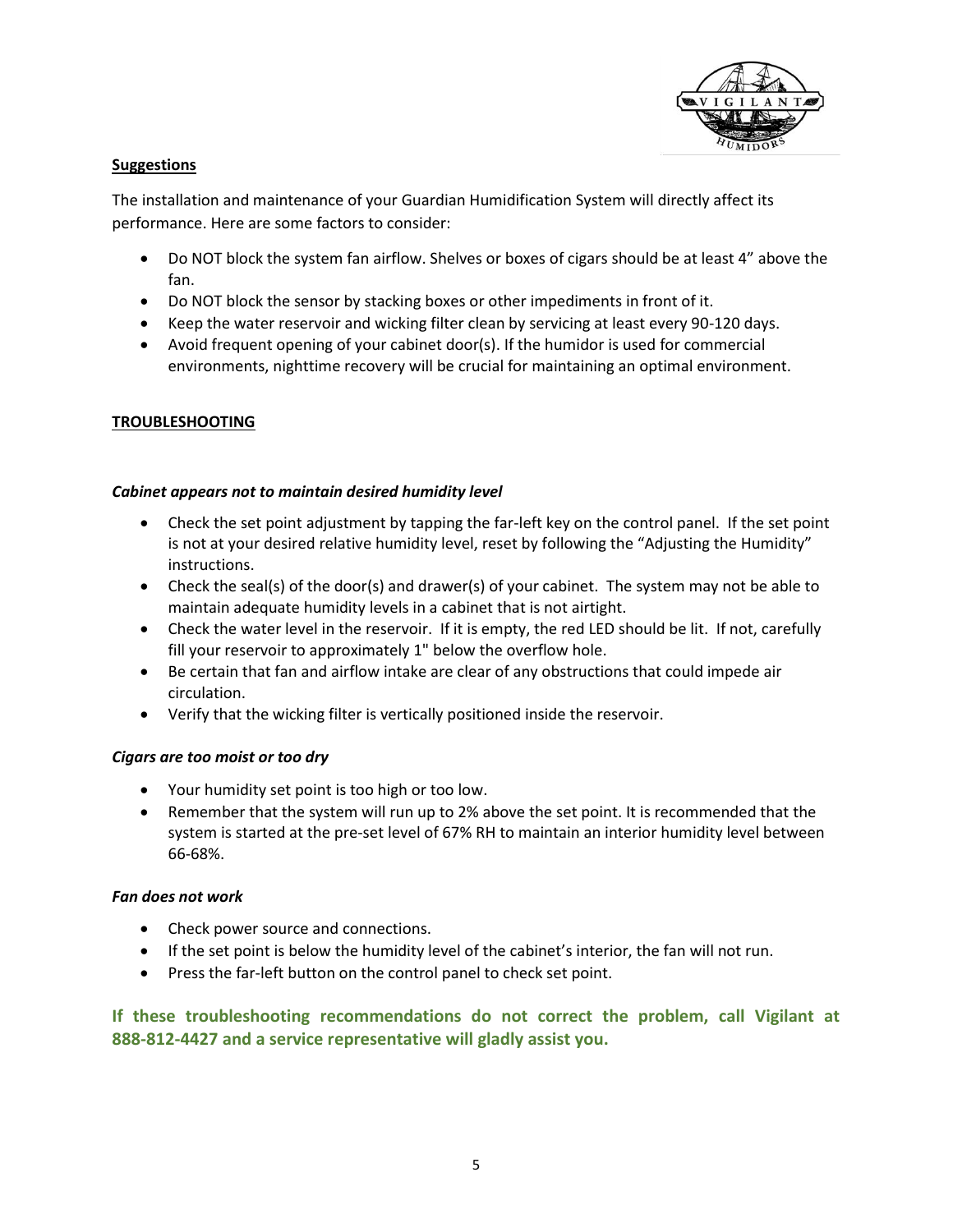

# **Guardian Digital Controller Overview**



Designed in-house to be the most advanced micro-climate controller in the industry, the new Guardian is the culmination of 25 years in producing the finest long-term storage and preservation devices.

A bright, intuitive display and easy-to-navigate menu makes setup and operation simple, while the powerful microprocessor automatically keeps conditions in check.

# **Before you power up the Guardian controller, please take a moment to read this guide and familiarize yourself with the controller, menu, and options.**

- DO NOT make alterations or additions to the terminal at the back of this control without contacting us. All controls are built and wired to order, and permanent damage to this device or your collection could occur if incorrect changes are made. Please contact us if changes are needed and we are happy to assist.
- Several OPTIONAL features listed may not be enabled on your device.
- If you are operating the control with a remote wired sensor, be sure to adjust the slide switch located on the side of the control before the unit is powered. Information about this feature is listed under the "Keys & Switches" section.
- A flashing alarm will display during the initial process and after major changes to the set points. This is normal. Alarms will automatically clear once the conditions near the desired set point. Information about alarms is listed in Settings.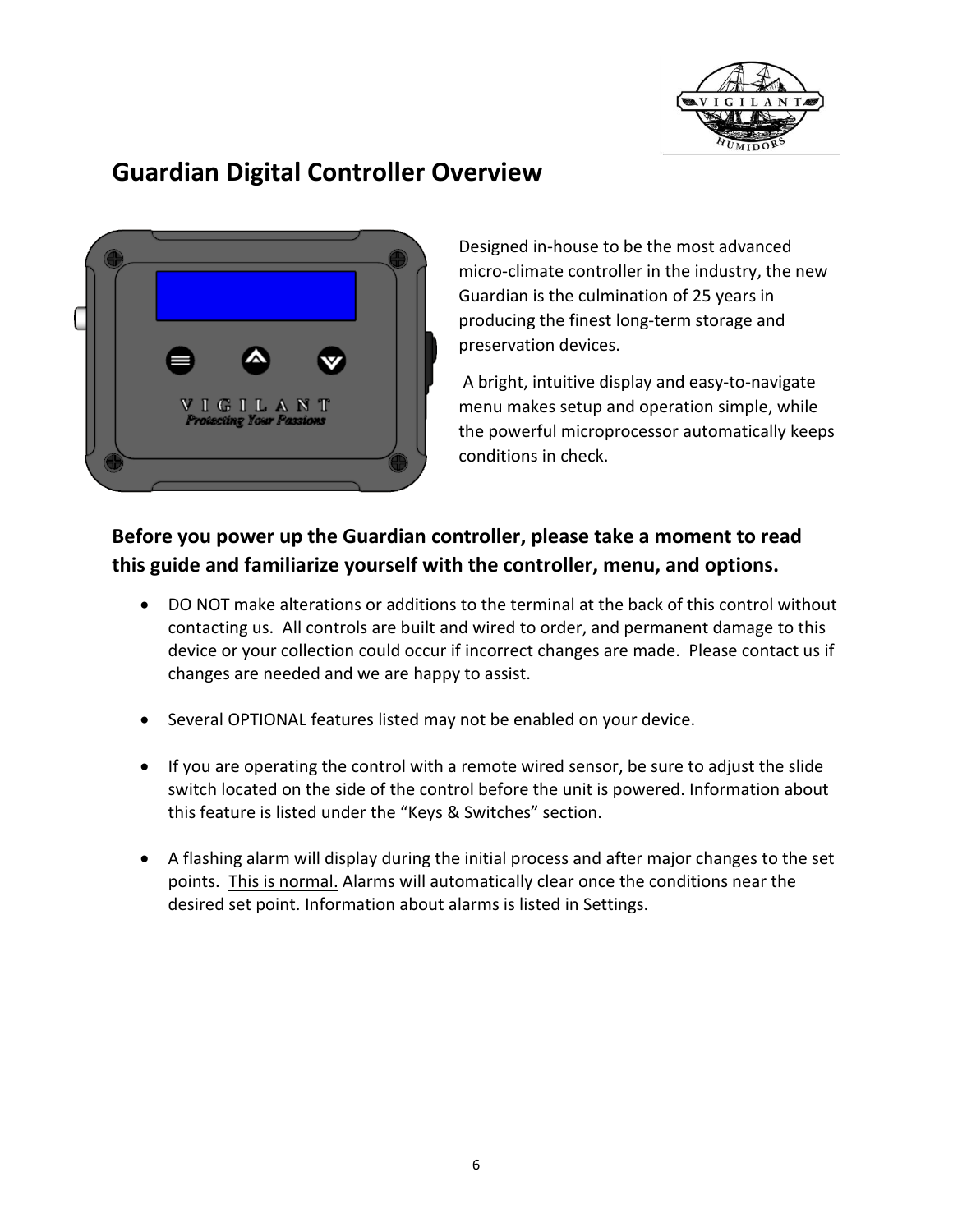

## **DIMENSIONS**





# **KEYHOLE MOUNTING LOCATIONS**

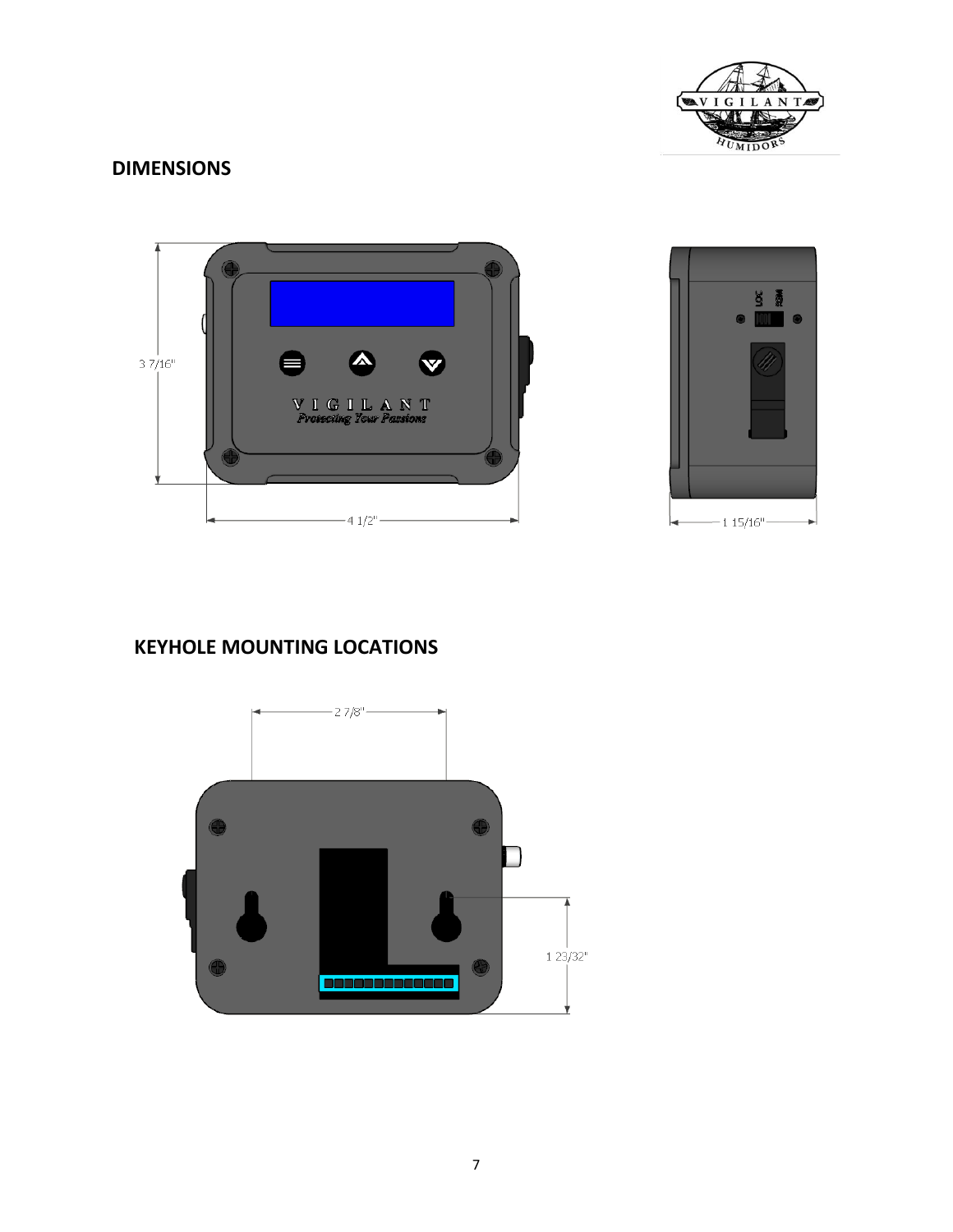

## **CONNECTIONS**

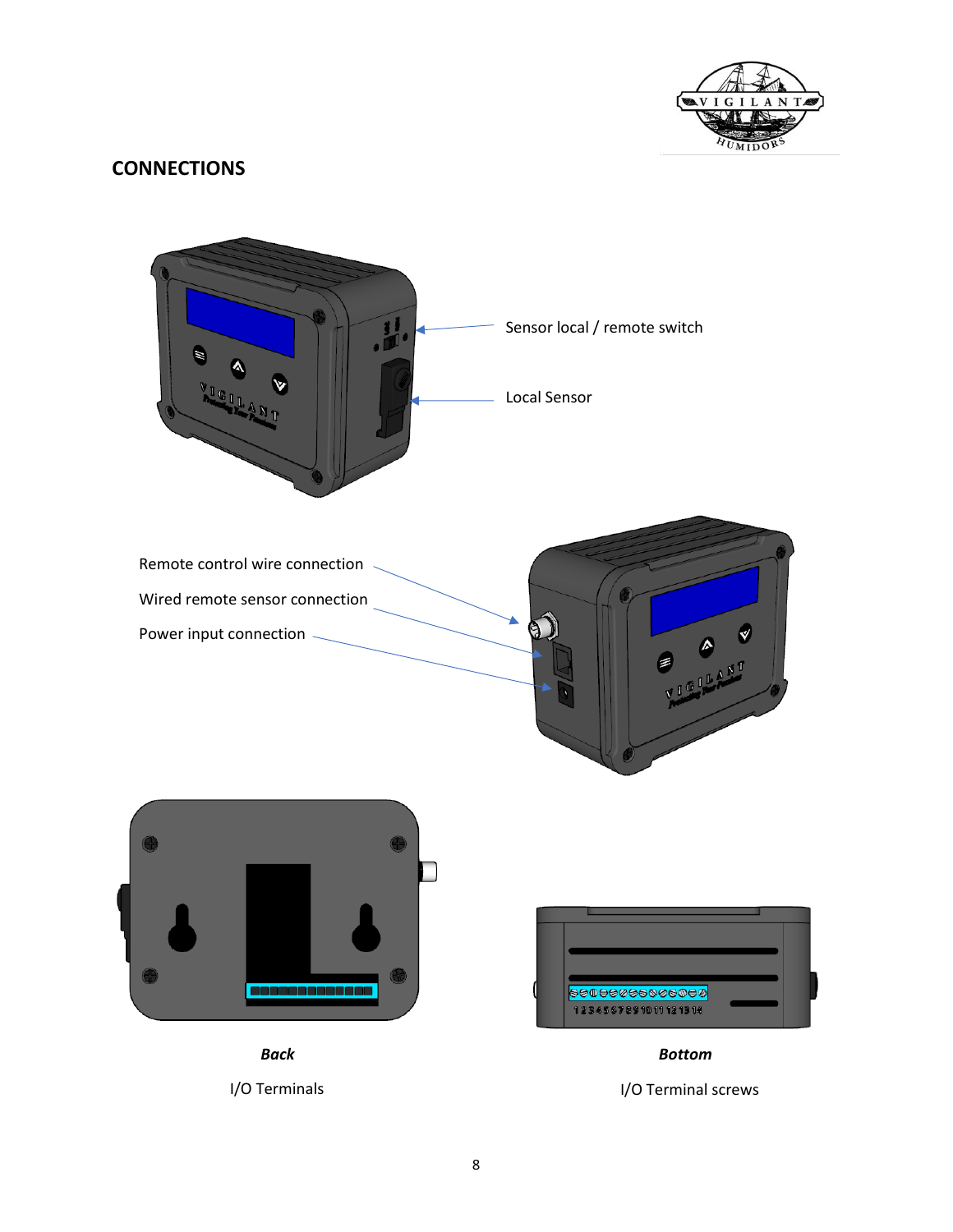

## **KEYS & SWITCHES**



**Menu Key.** Each menu keypress press will index through user settings.



**Raise Key.** Adjusts setting value up.

**Lower Key.** Adjusts setting value down**.**

# **SENSOR LOCAL / REMOTE SWITCH**

**LOC:** Controller uses onboard sensor **REM:** Controller uses wired remote sensor **!** Disconnect power before making selection



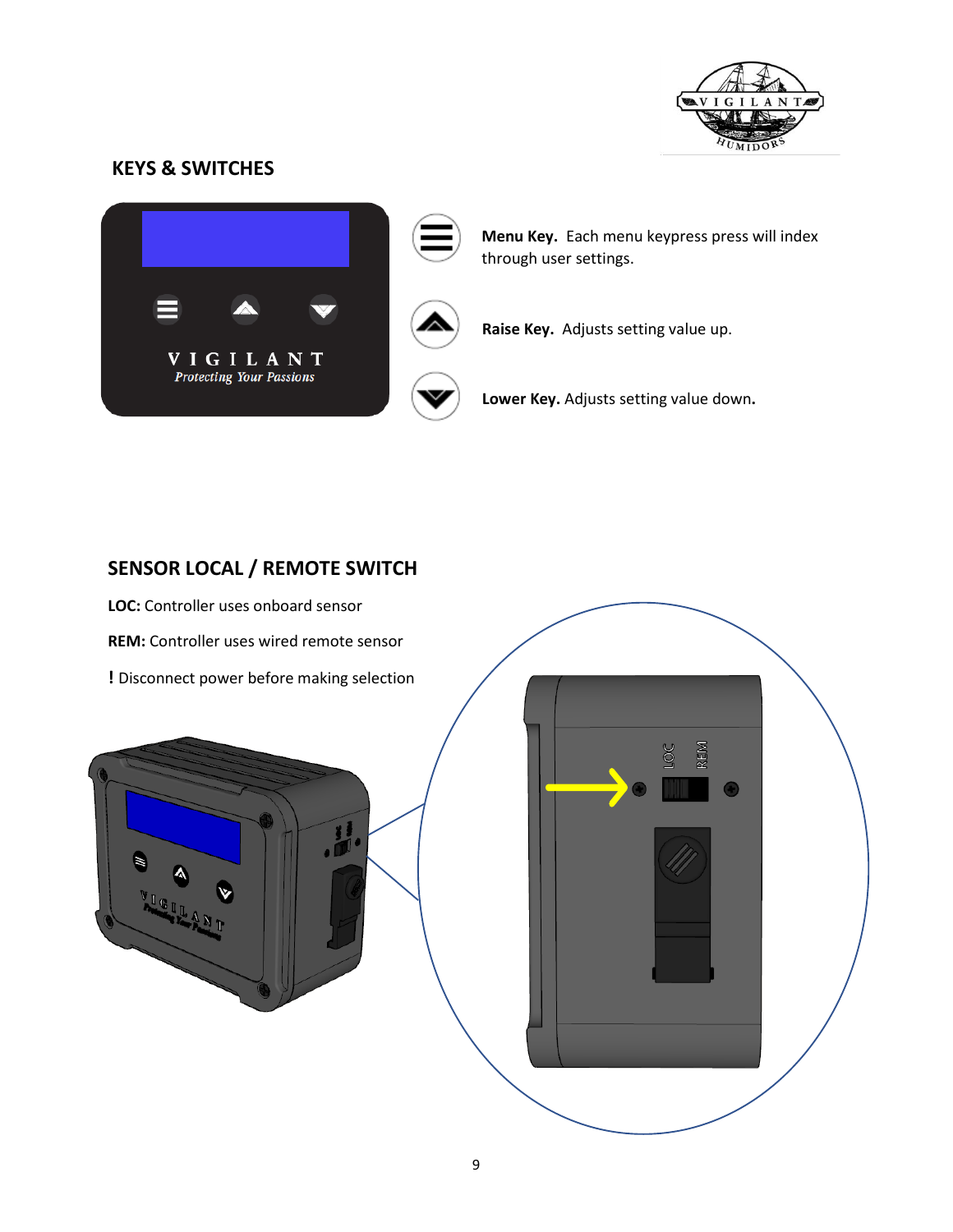

## **POWER-UP STABILIZATION MODE**



The Guardian sensor requires an initial stabilization period when first powered. At this time, the controller will run a stabilization program.

This program will delay operation for **10 minutes** and all outputs will be **OFF**.

During this mode, the display will read "STANDBY" and the current sensor reading.

Initially the sensor reading will be blank. After a short period (less than 15 seconds), the sensor output will begin to increase. The final stabilization time will depend on the ambient conditions. The longest stabilization is required when the ambient parameter is near full scale, typically no longer than 24 hours.

## **ALARMS**



The Guardian controller is equipped with several alarms. When in alarm, the display brightness and alarm message will flash. All alarms will automatically clear once the condition is corrected.

**Temperature and Humidity:** T&H alarms will automatically adjust with the set point to activate 5°/ 5% both above and below the current set point.

**Low Water:** Low water will be indicated with "LOW WATER" message and flashing display. This alarm will automatically clear once the reservoir is replenished**.**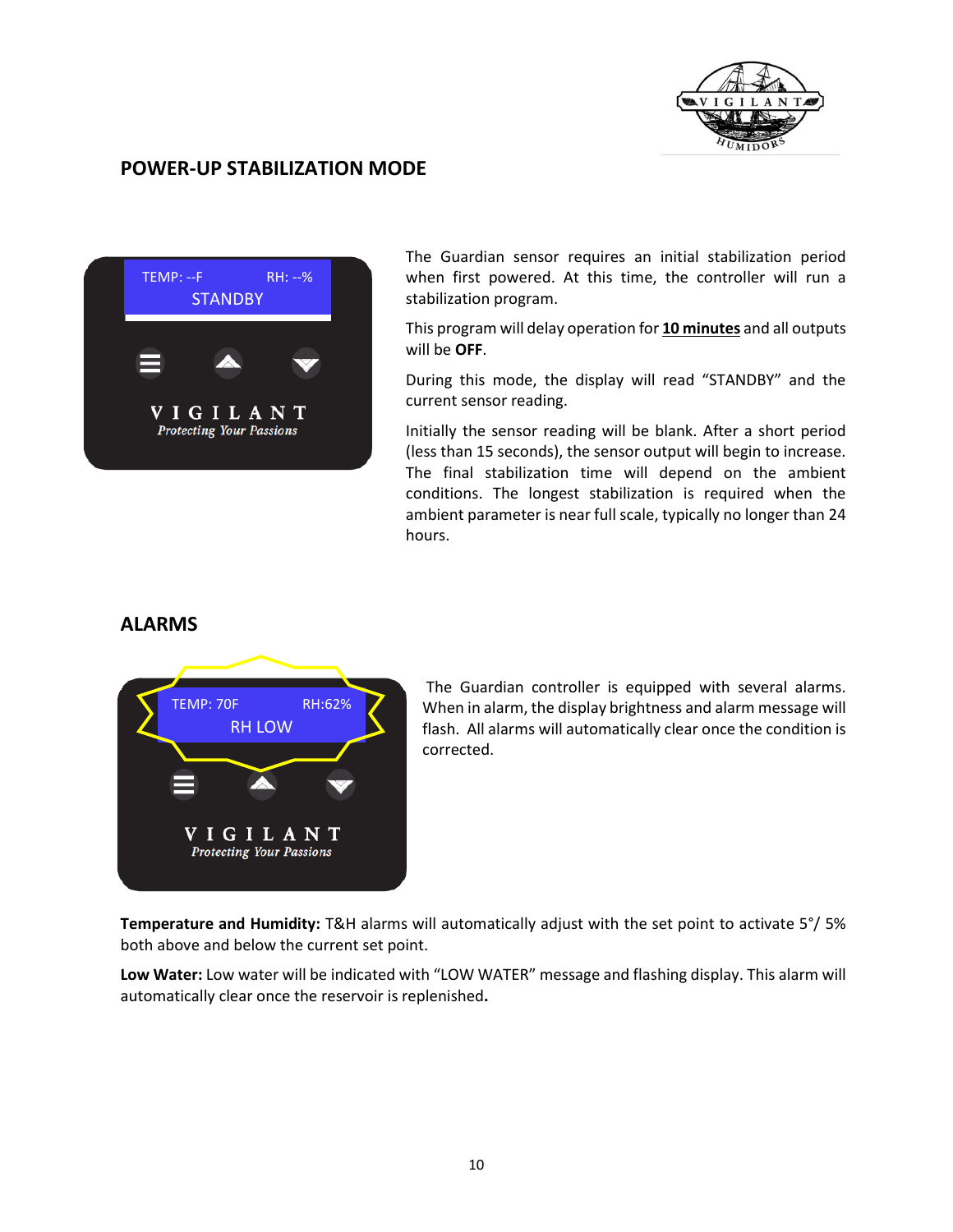

## **ICON KEY**



\* Optional Equipment

Icons will only appear onscreen when the feature is ON or active*.*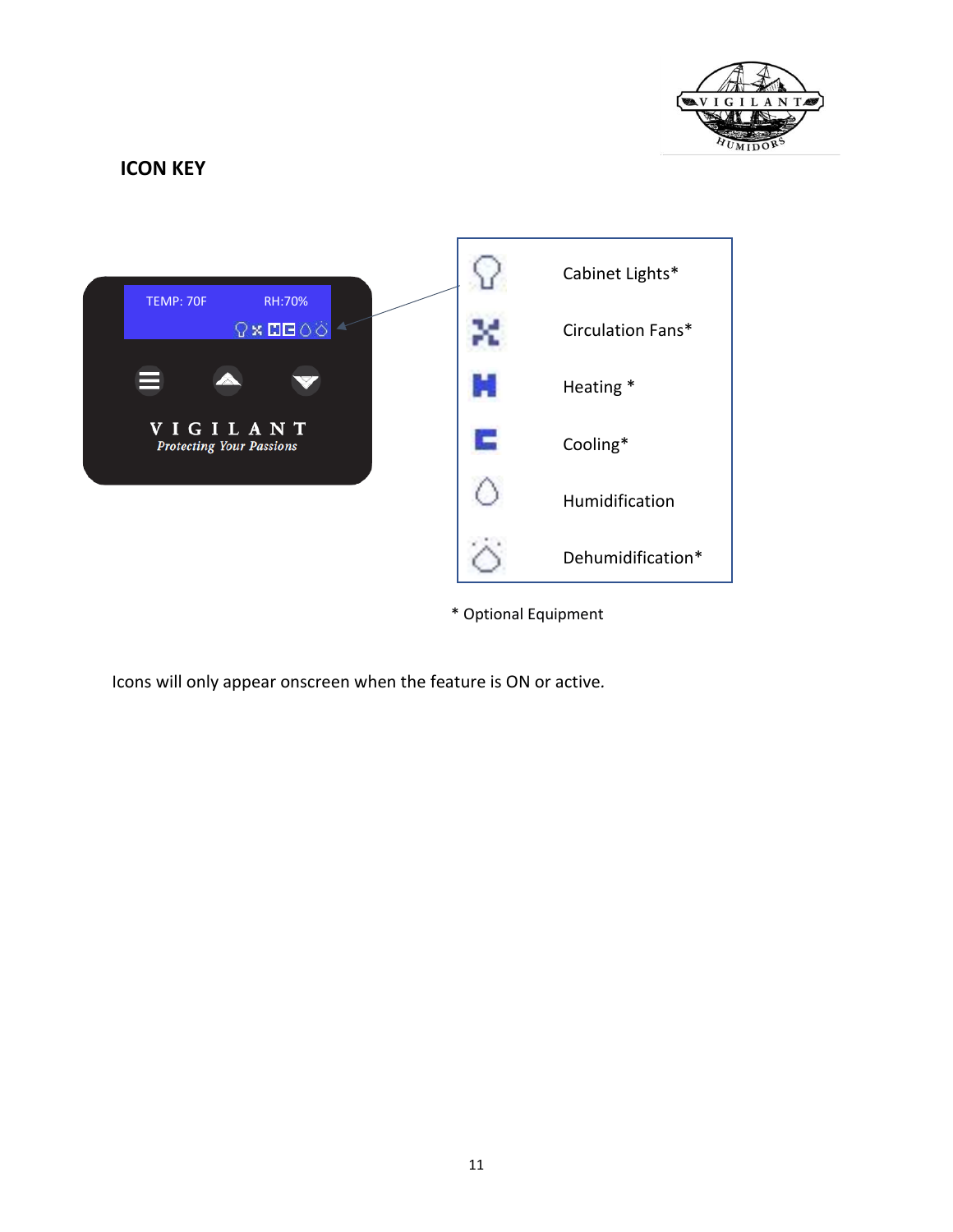

## **SETTINGS**



**Menu Key.** Each menu keypress press will index through enabled user settings in the following order:

- If no key is pressed for 20 seconds the display will return to the home screen.
- Press and hold the  $\left(\bigcirc \right)$  key anywhere in the user menu for 3 seconds to force return to the home screen.
- Indexing after the last option will return to the home screen



\*Lights are optional equipment. You may not see this option.



\*Circulation fans are optional equipment. You may not see this option.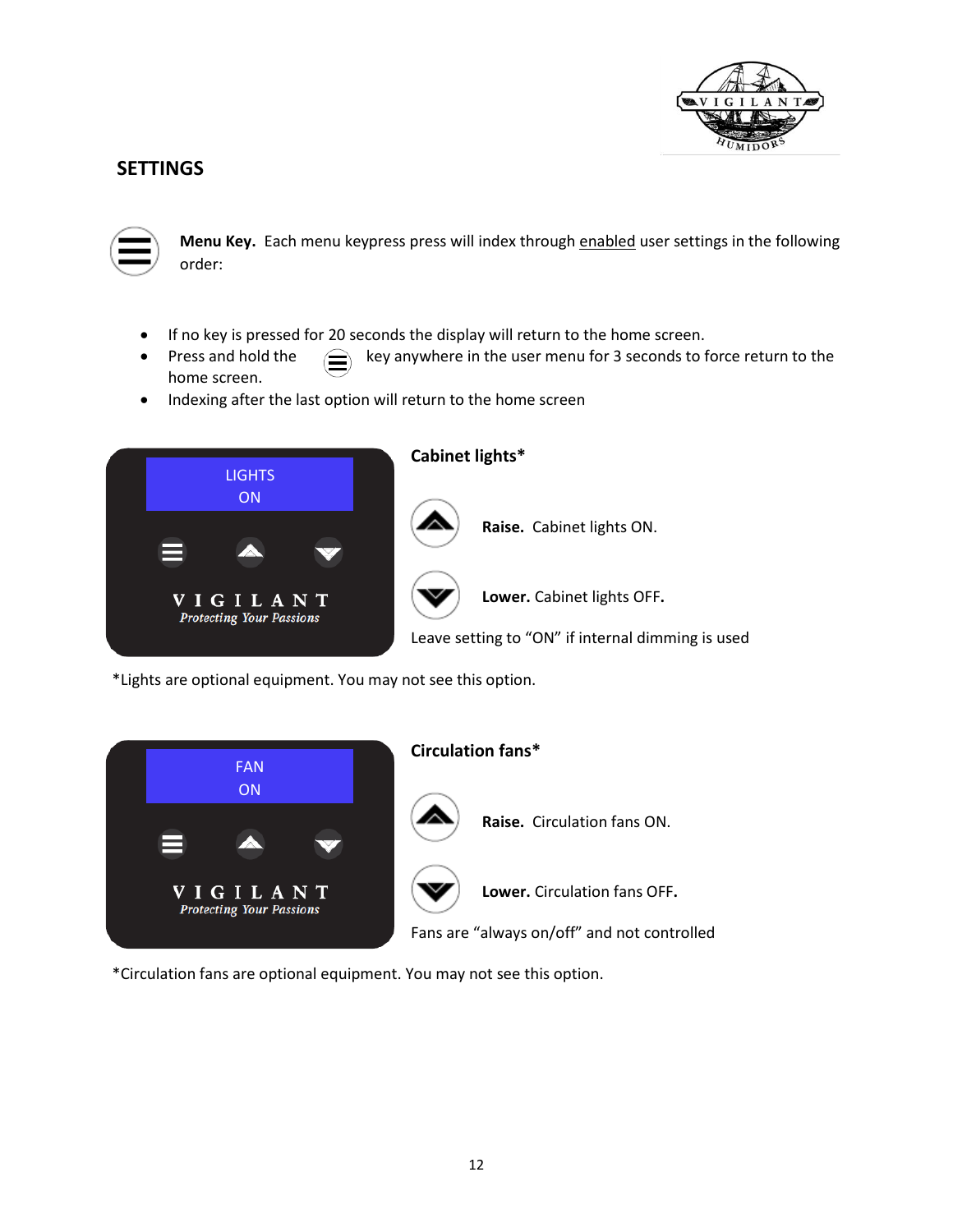



\*Temperature is optional equipment. You may not see this option.



\*Dehumidification is optional equipment. DRH outputs may be disabled.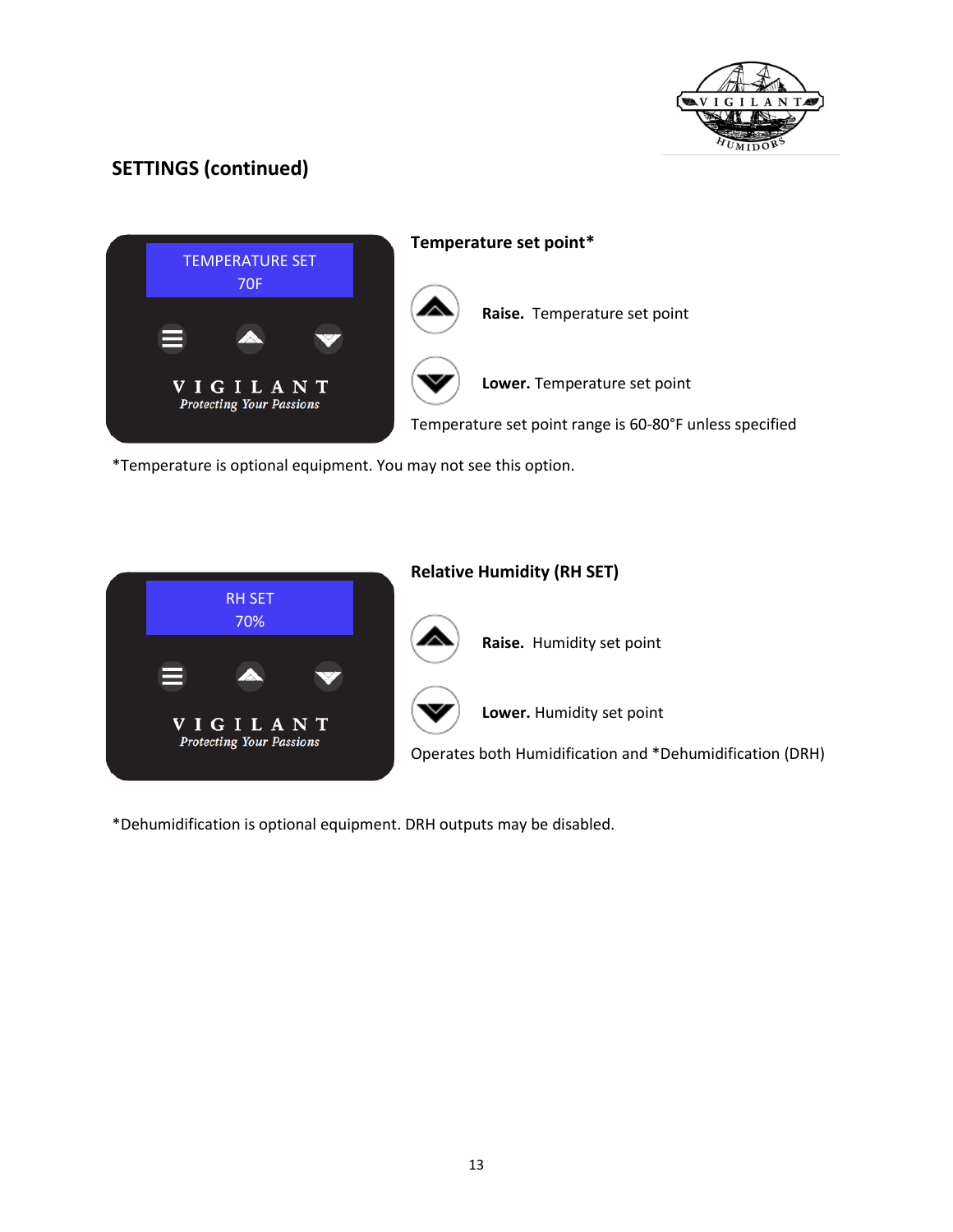





Use this feature to offset the display if needed. Offset Max is **+**10 F/C°. Offset minimum is **-**10 F/C°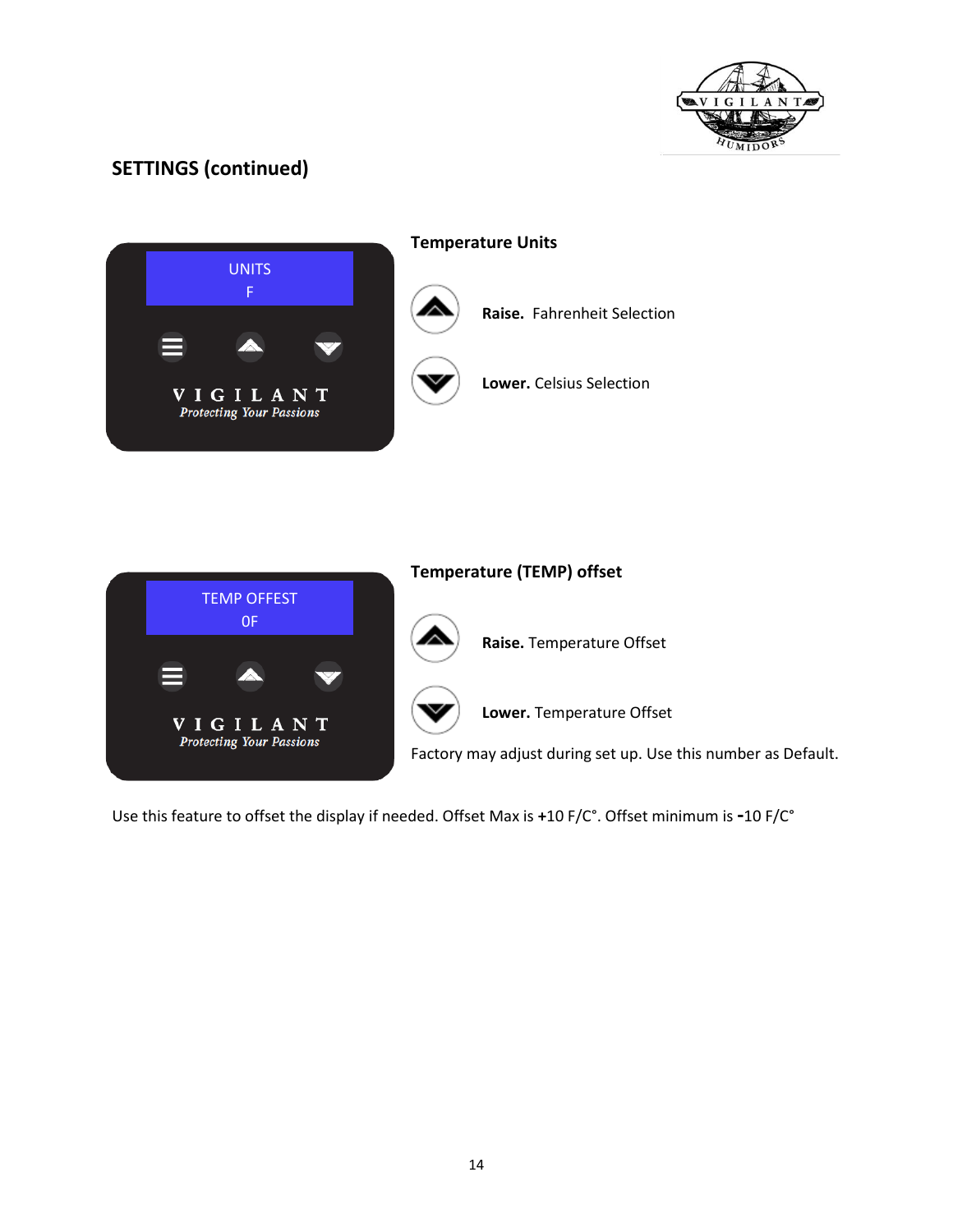



Use this feature to offset the display if needed. Offset Max is **+**10 %. Offset minimum is **-**10 %



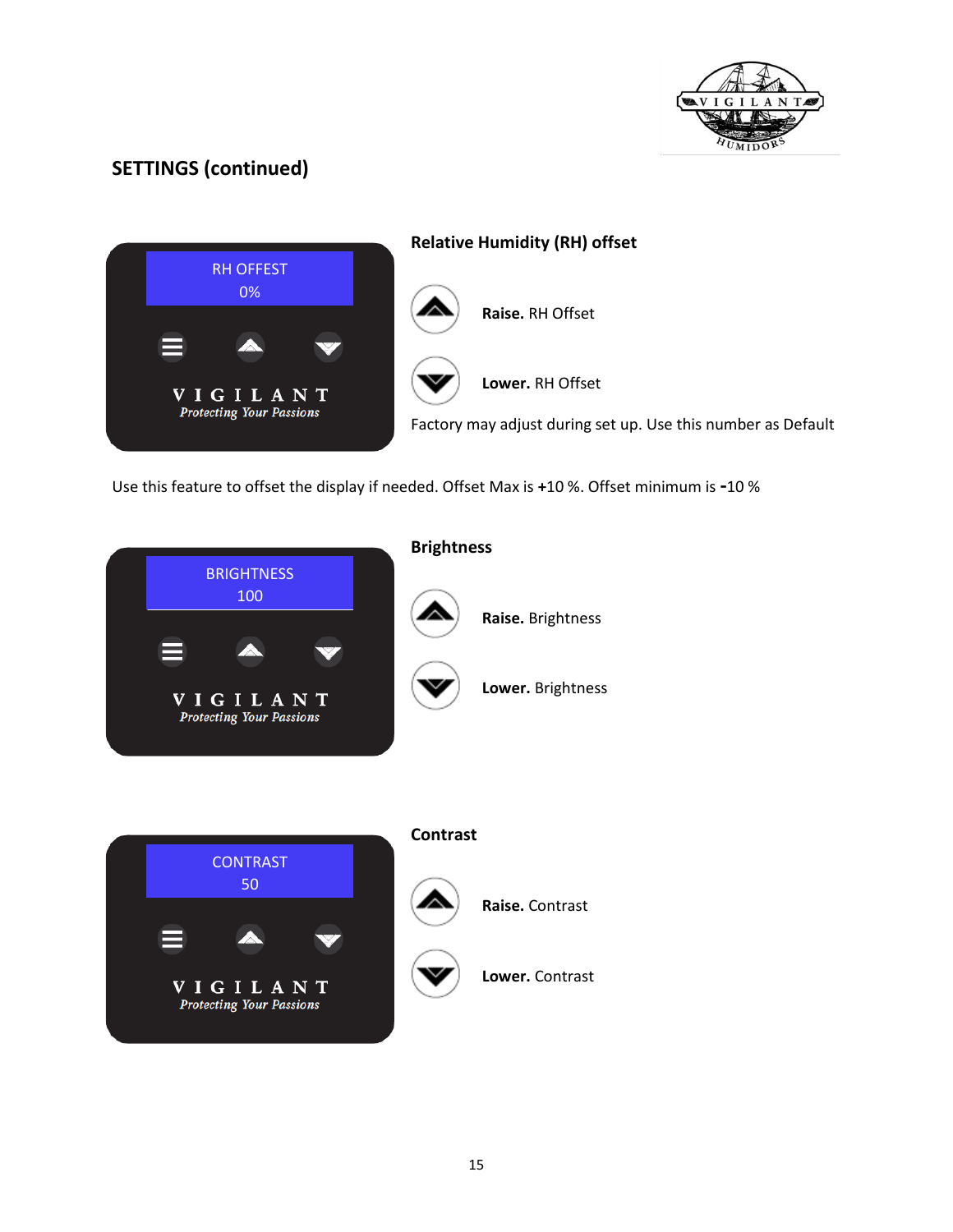



## **Options**

- NONE. Display stays on
- OFF. Display turns off after 20 seconds. Wakes up with button press.
- DIM. Display dims to 25% of set brightness after 20 seconds. Wakes up with button press.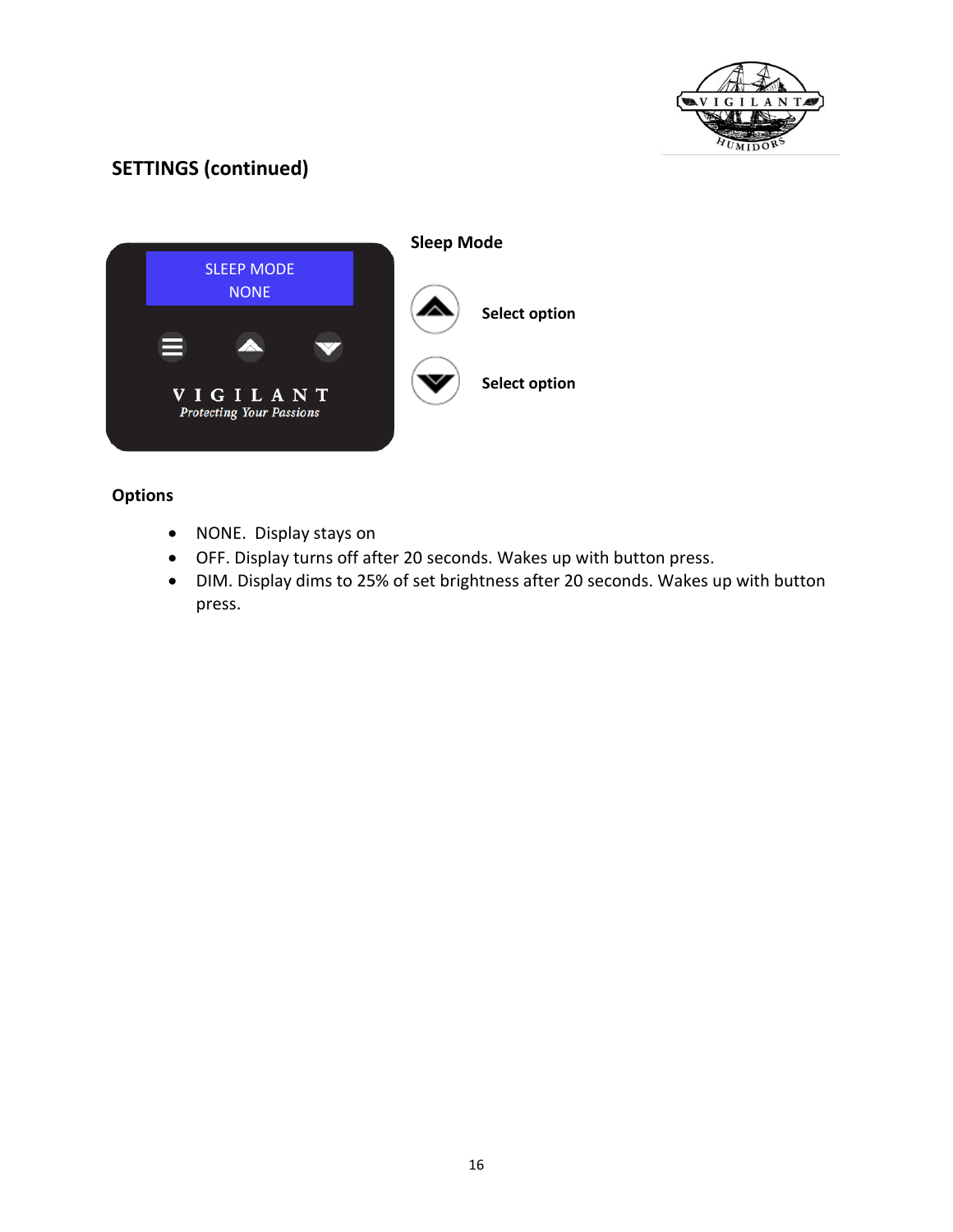

# **MANUALLY CHANGING MODE**



When STANDBY is enabled, all devices will switch OFF and display will remain active.

When STANDBY is disabled, the controller will resume normal operation

# **VIEW SAVED MIN/MAX LEVELS**

| <b>MIN: 70F</b><br>MIN: 68%                        | <b>MAX: 72F</b><br><b>MAX: 71%</b> | <b>Press</b> | $\left( \blacktriangle \right)$                                                                      |  | to show MIN/MAX |
|----------------------------------------------------|------------------------------------|--------------|------------------------------------------------------------------------------------------------------|--|-----------------|
| <b>VIGILANT</b><br><b>Protecting Your Passions</b> |                                    | <b>Press</b> | (a<br>again to clear or press<br>$\left( \blacktriangledown \right)$<br>to return to the home screen |  |                 |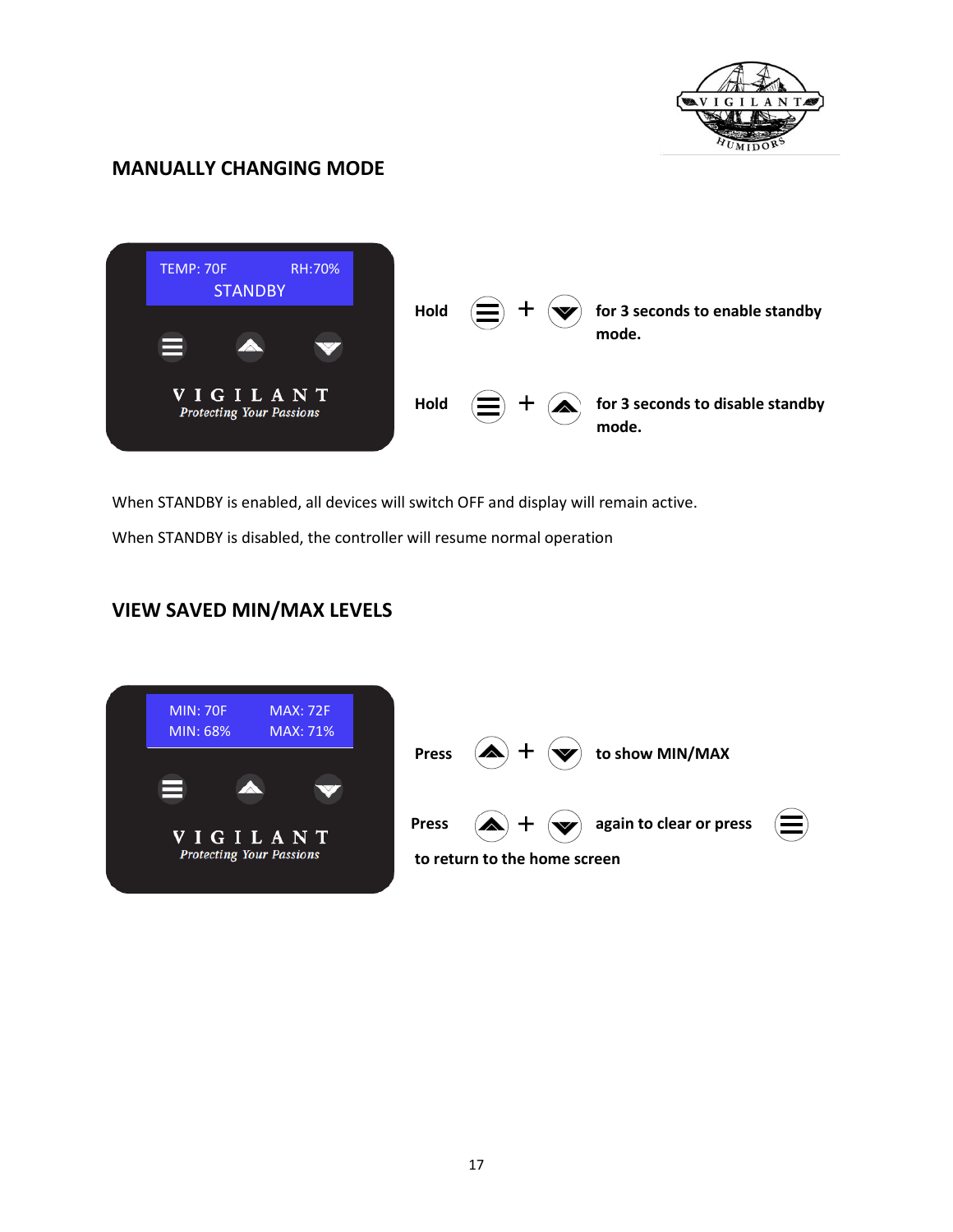

## **CABLES**













# **FILTER ACCESS**



- 1. Remove thumb screws
- 2. Lift cover off

# **ADDING WATER**



- Display will indicate low water.
- Fill the reservoir with distilled water. Treat the water with Bacteriostat at this time if desired.
- DO NOT fill beyond the MAX FILL line.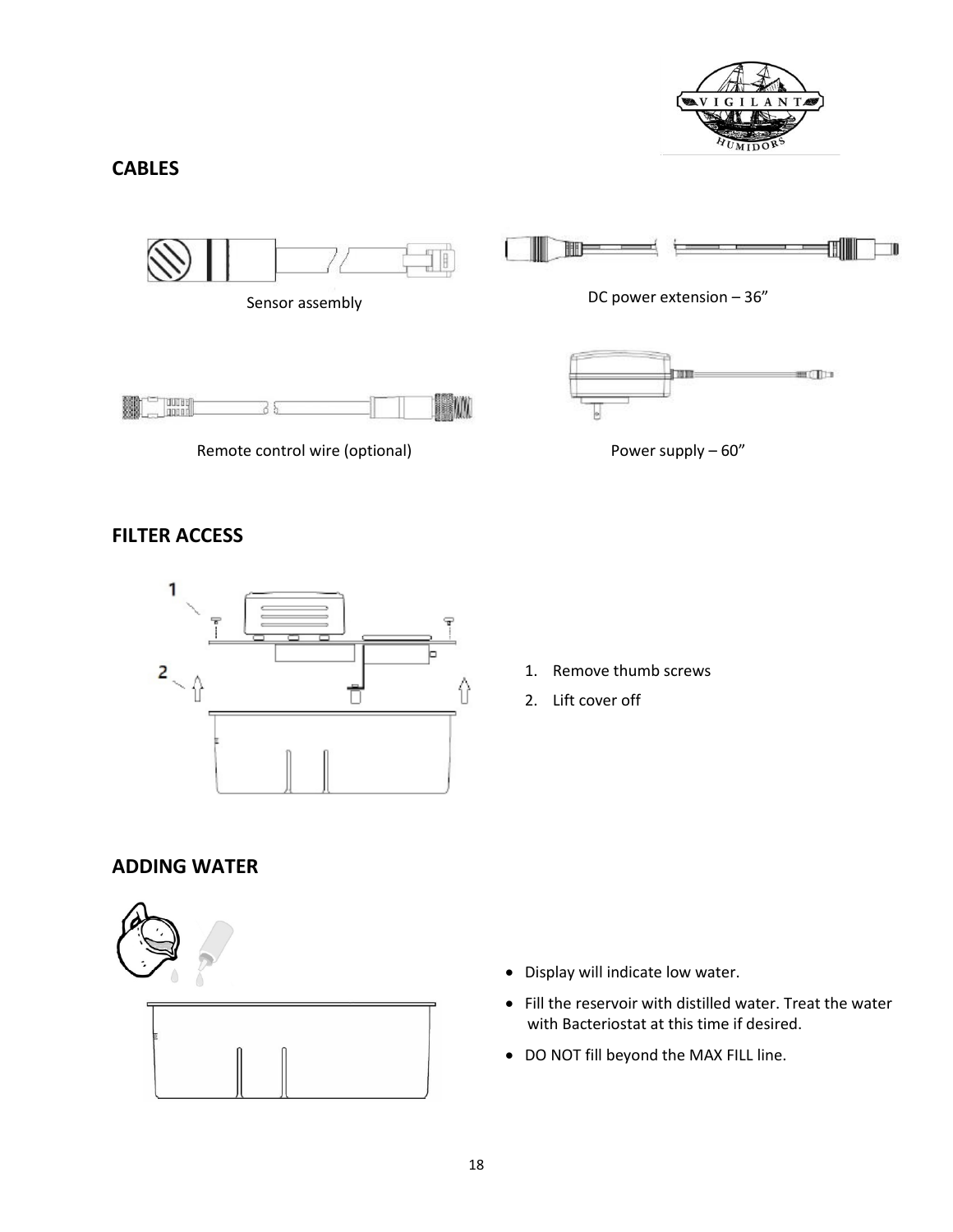

# **CONTROLLER REMOVAL/ATTACHMENT**

Controller can be detached from reservoir and mounted remotely. Contact Vigilant for optional remote control wires.

1. Slide the controller back on the mounts



2. Lift the controller off the reservoir and press lever to disconnect the control wire



3. Tuck the control wire back into the housing

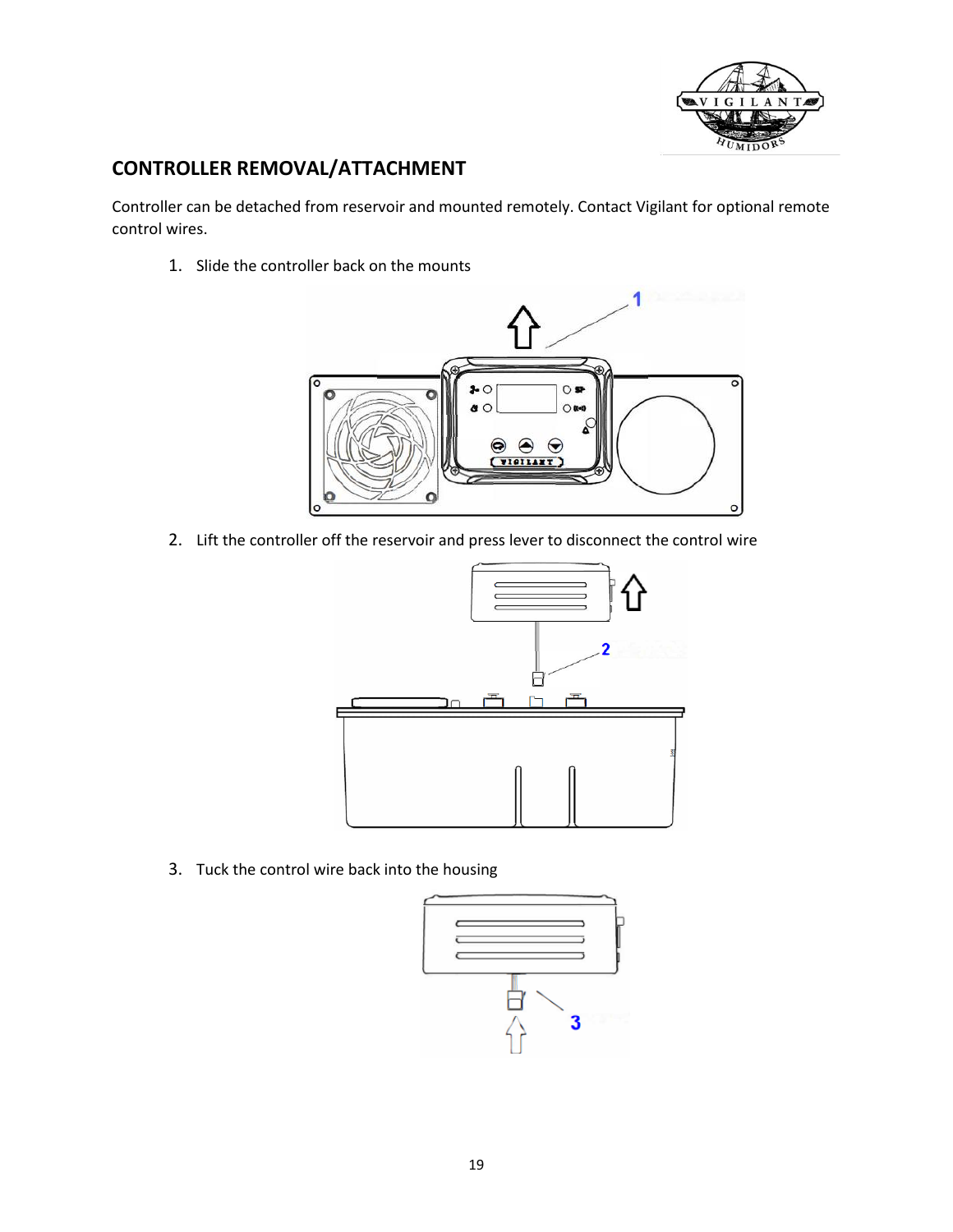

- 4. Locate the control wire inlets on both the controller and reservoir.
- 5. Push the remote control wire onto the inlet and thread clockwise to secure.





**5**